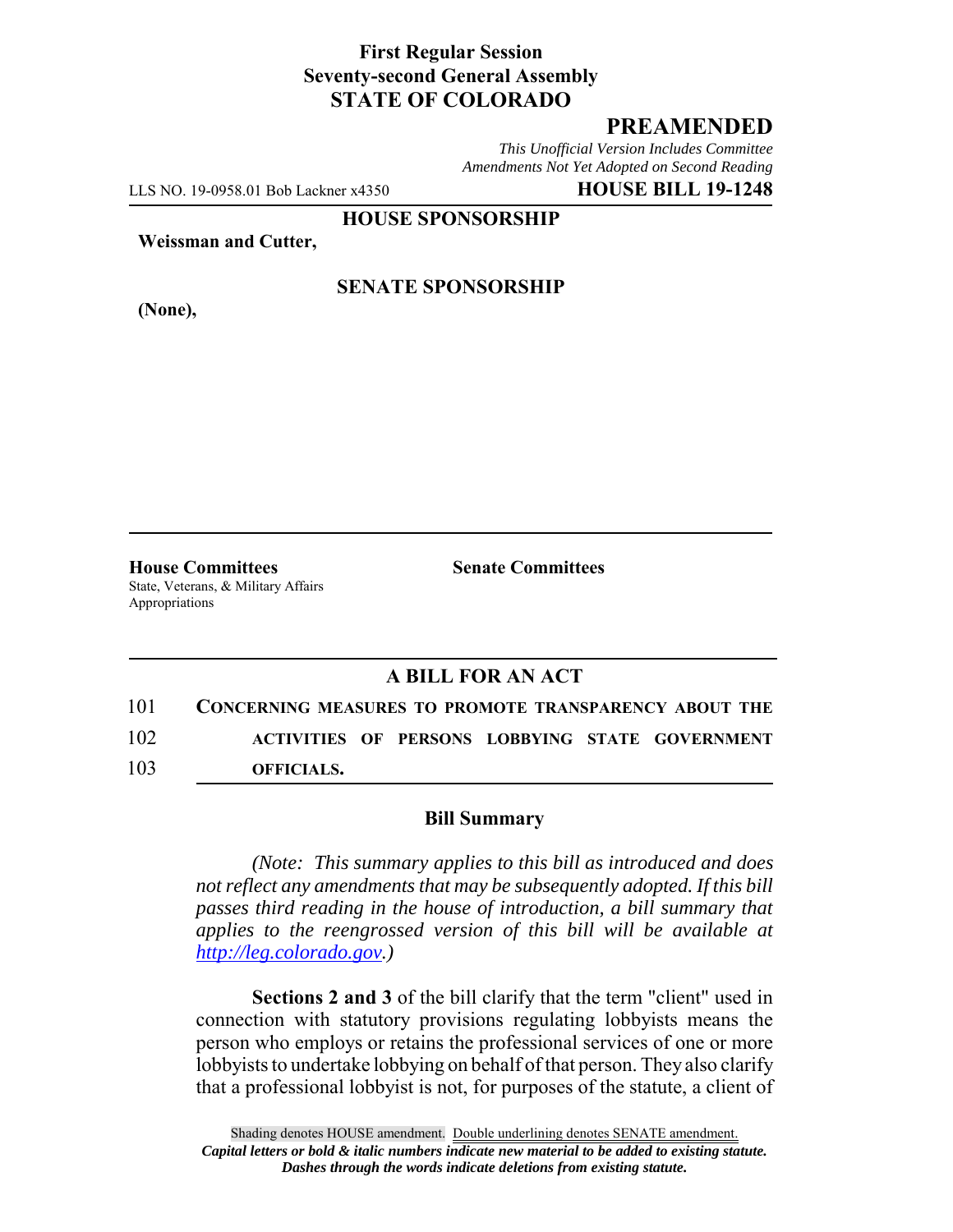either a lobbying firm or any other person that employs or retains one or more professional lobbyists to undertake lobbying on behalf of one or more clients.

Section 3 clarifies that existing provisions that require heightened disclosure when a lobbyist enters into an agreement to engage in lobbying apply when the general assembly is in regular or special session.

In addition to any other disclosure, during the period that the general assembly is in regular or special session, section 3 also requires a professional lobbyist to notify the secretary of state by means of the electronic filing system within 48 hours after:

- The lobbyist agrees to undertake lobbying in connection with new legislation, standards, rules, or rates for either a new or existing client of the lobbyist; or
- ! The lobbyist takes a new position on a new or existing bill for a new or existing client of the lobbyist.

During this period, where the lobbyist either agrees to undertake the expanded representation, the disclosure required by the bill includes the bill number of the legislation at issue and whether the lobbyist's client is supporting, opposing, amending, or monitoring the legislation at the time the lobbyist agrees to undertake lobbying in connection with the legislation or takes a new position.

The bill also states that an attorney who is a professional lobbyist may not decline to disclose his or her lobbying as such lobbying is required to be disclosed on the grounds that the lobbying is protected against disclosure as confidential matters between an attorney and a client.

In connection with any requirement under existing law to disclose the identity of a client, a professional lobbyist who is a natural person and who is employed or retained by a lobbying firm or any other firm or entity may disclose the name of the lobbying firm or other person or entity by means of which, or under the name of which, a professional lobbyist does business, but to satisfy such disclosure requirement the lobbyist is also required to disclose the name of the client who employs or retains the professional services of the lobbyist, or a lobbying firm or any other person or entity that employs or retains the lobbyist, to undertake lobbying on its behalf.

2 **SECTION 1. Short title.** This short title of this act is the

- 3 "Lobbyist Transparency Act".
- 

4 **SECTION 2.** In Colorado Revised Statutes, 24-6-301, **amend** (1)

<sup>1</sup> *Be it enacted by the General Assembly of the State of Colorado:*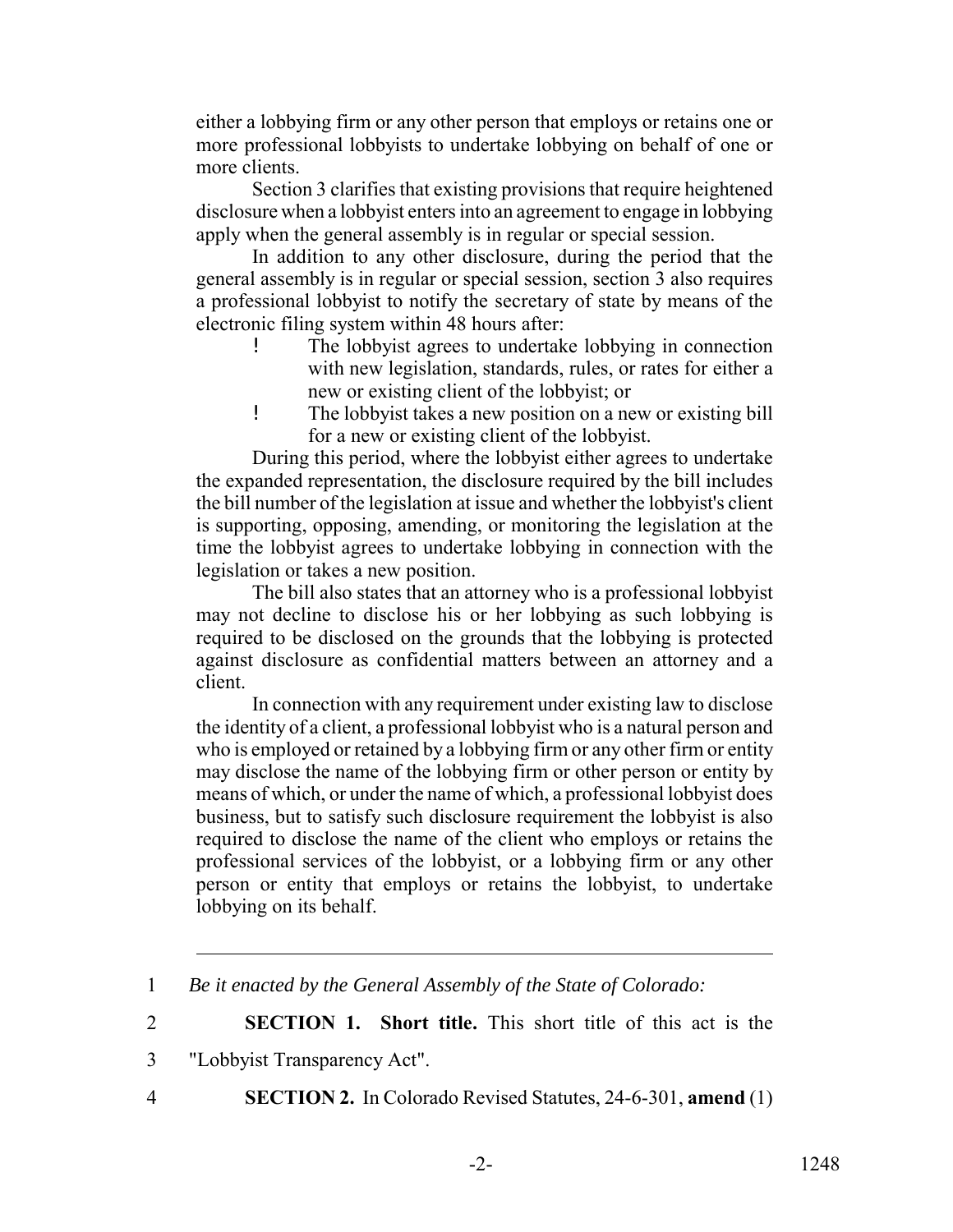as follows:

 **24-6-301. Definitions - legislative declaration.** As used in this part 3, unless the context otherwise requires:

 (1) "Client" means the person who employs OR RETAINS the 5 professional services of a lobbyist ONE OR MORE LOBBYISTS TO UNDERTAKE LOBBYING ON BEHALF OF THAT PERSON. For the purposes of this part 3, a professional lobbyist is not a client of another lobbyist for whom he or she undertakes lobbying on a subcontract basis nor is the professional lobbyist a client of EITHER a lobbying firm OR ANY OTHER PERSON THAT EMPLOYS OR RETAINS ONE OR MORE PROFESSIONAL LOBBYISTS TO UNDERTAKE LOBBYING ON BEHALF OF ONE OR MORE CLIENTS. Where the client is an organization or entity, nothing in this subsection (1) requires the organization or entity to provide the names of any of its shareholders, investors, business partners, coalition partners, members, donors, or supporters, as applicable.

 **SECTION 3.** In Colorado Revised Statutes, 24-6-302, **amend** (6)(a) and (8); and **add** (6.5) and (9) as follows:

 **24-6-302. Disclosure statements - required - definition.** (6) (a) During the period that the general assembly is not in REGULAR OR SPECIAL session, a professional lobbyist shall notify the secretary of state 21 in writing within five working BUSINESS days after an oral or written agreement to engage in lobbying for any person OR CLIENT not disclosed in the registration statement filed pursuant to section 24-6-303 (1). During 24 the period that the general assembly is in REGULAR OR SPECIAL session, a professional lobbyist shall notify the secretary of state after an agreement to engage in lobbying for any person OR CLIENT not disclosed in the registration statement filed pursuant to section 24-6-303 (1), either by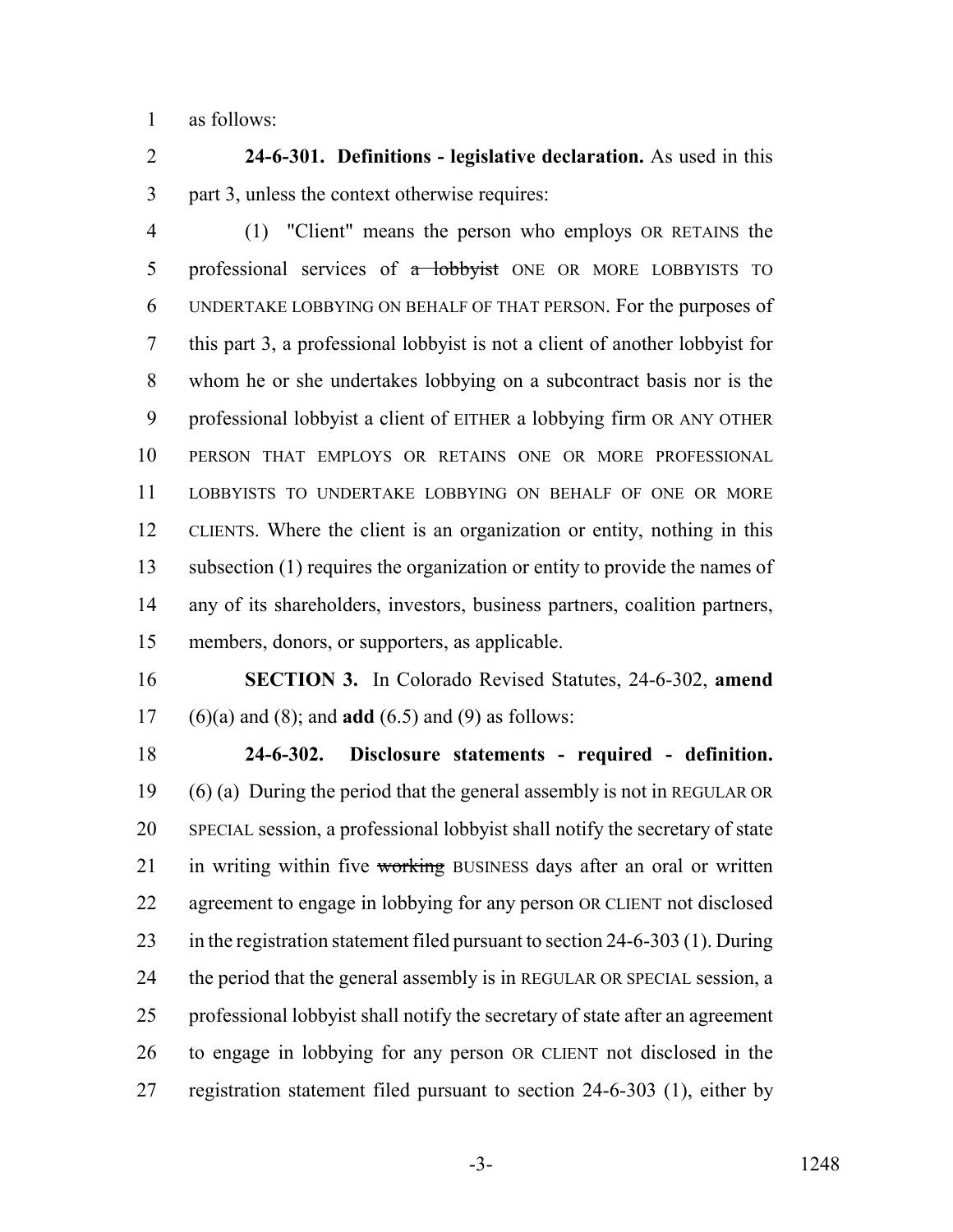means of the electronic filing system created in section 24-6-303 (6.3) or by facsimile transmission in accordance with the following:

 (I) In the case of a written agreement to engage the lobbyist, disclosure shall be made within twenty-four hours after the date of the agreement; and

 (II) In the case of an oral agreement to engage the lobbyist, the disclosure shall be made within twenty-four hours after the date of a subsequent written agreement between the parties, the commencing of lobbying activities, or the date the lobbyist receives any payment on the agreement, whichever occurs first.

11 (6.5) (a) IN ADDITION TO ANY OTHER DISCLOSURE REQUIRED BY THIS PART 3, DURING THE PERIOD THAT THE GENERAL ASSEMBLY IS IN REGULAR OR SPECIAL SESSION, A PROFESSIONAL LOBBYIST SHALL NOTIFY THE SECRETARY OF STATE BY MEANS OF THE ELECTRONIC FILING SYSTEM CREATED IN SECTION 24-6-303 (6.3) WITHIN SEVENTY-TWO HOURS AFTER:

 (I) THE LOBBYIST AGREES TO UNDERTAKE LOBBYING IN CONNECTION WITH NEW LEGISLATION, STANDARDS, RULES, OR RATES FOR EITHER A NEW OR EXISTING CLIENT OF THE LOBBYIST; OR

 (II) THE LOBBYIST TAKES A NEW POSITION ON A NEW OR EXISTING 20 BILL FOR A NEW OR EXISTING CLIENT OF THE LOBBYIST.

 (b) DURING THE PERIOD THAT THE GENERAL ASSEMBLY IS IN REGULAR OR SPECIAL SESSION, WHERE THE LOBBYIST AGREES TO UNDERTAKE LOBBYING IN CONNECTION WITH NEW OR EXISTING LEGISLATION FOR EITHER A NEW OR EXISTING CLIENT, THE DISCLOSURE 25 REQUIRED BY SUBSECTION  $(6.5)(a)$  OF THIS SECTION INCLUDES THE BILL NUMBER OF THE LEGISLATION AT ISSUE AND WHETHER THE LOBBYIST'S CLIENT IS SUPPORTING, OPPOSING, AMENDING, OR MONITORING THE

-4- 1248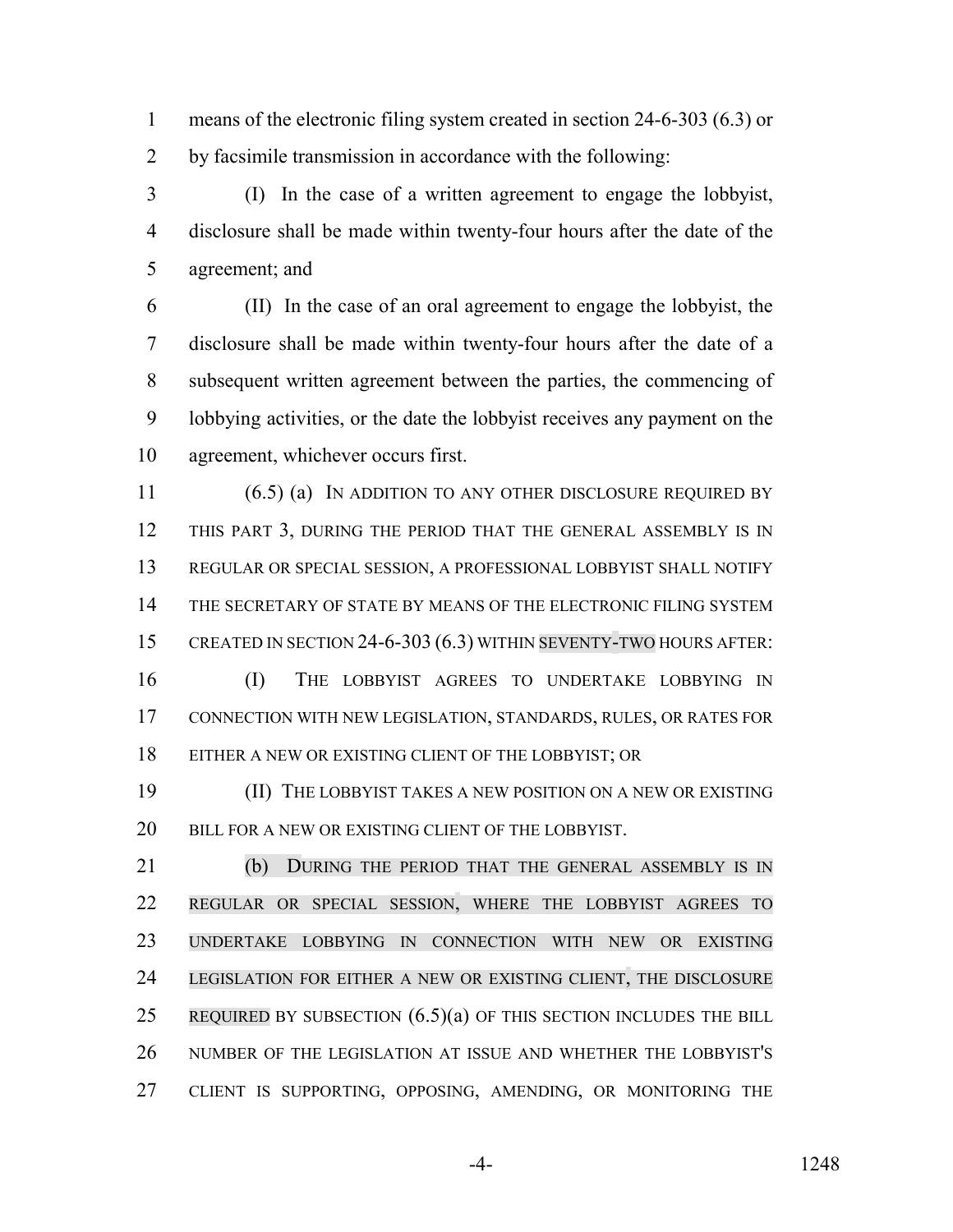LEGISLATION AT THE TIME THE LOBBYIST AGREES TO UNDERTAKE LOBBYING IN CONNECTION WITH THE LEGISLATION OR TAKES A NEW POSITION.

 (8) Notwithstanding any other provision of this part 3, an attorney who is a professional lobbyist is required to disclose information about the clients for whom he or she lobbies in accordance with this part 3 to the same extent as a professional lobbyist who is not an attorney. AN ATTORNEY WHO IS A PROFESSIONAL LOBBYIST MAY NOT DECLINE TO DISCLOSE HIS OR HER LOBBYING AS SUCH LOBBYING IS REQUIRED TO BE DISCLOSED IN ACCORDANCE WITH THIS PART 3 ON THE GROUNDS THAT THE LOBBYING IS PROTECTED AGAINST DISCLOSURE AS CONFIDENTIAL MATTERS BETWEEN AN ATTORNEY AND A CLIENT.

 (9) NOTWITHSTANDING ANY OTHER PROVISION OF THIS PART 3, IN CONNECTION WITH ANY REQUIREMENT TO DISCLOSE THE IDENTITY OF A CLIENT IN THIS SECTION OR SECTION 24-6-303, "CLIENT" MEANS, IN 16 ACCORDANCE WITH SECTION 24-6-301 (1), THE NAME OF THE PERSON WHO EMPLOYS OR RETAINS THE PROFESSIONAL SERVICES OF A LOBBYIST, A LOBBYING FIRM, OR ANY OTHER PERSON OR ENTITY TO UNDERTAKE LOBBYING ON ITS BEHALF.IN CONNECTION WITH ANY REQUIREMENT IN THIS SECTION OR SECTION 24-6-303 TO DISCLOSE THE IDENTITY OF A CLIENT, A PROFESSIONAL LOBBYIST WHO IS A NATURAL PERSON AND WHO IS EMPLOYED OR RETAINED BY A LOBBYING FIRM OR ANY OTHER FIRM OR ENTITY MAY DISCLOSE THE NAME OF THE LOBBYING FIRM OR OTHER PERSON OR ENTITY BY MEANS OF WHICH, OR UNDER THE NAME OF WHICH, A PROFESSIONAL LOBBYIST DOES BUSINESS, BUT TO SATISFY SUCH DISCLOSURE REQUIREMENT THE LOBBYIST SHALL ALSO DISCLOSE THE NAME OF THE CLIENT WHO EMPLOYS OR RETAINS THE PROFESSIONAL SERVICES OF

-5- 1248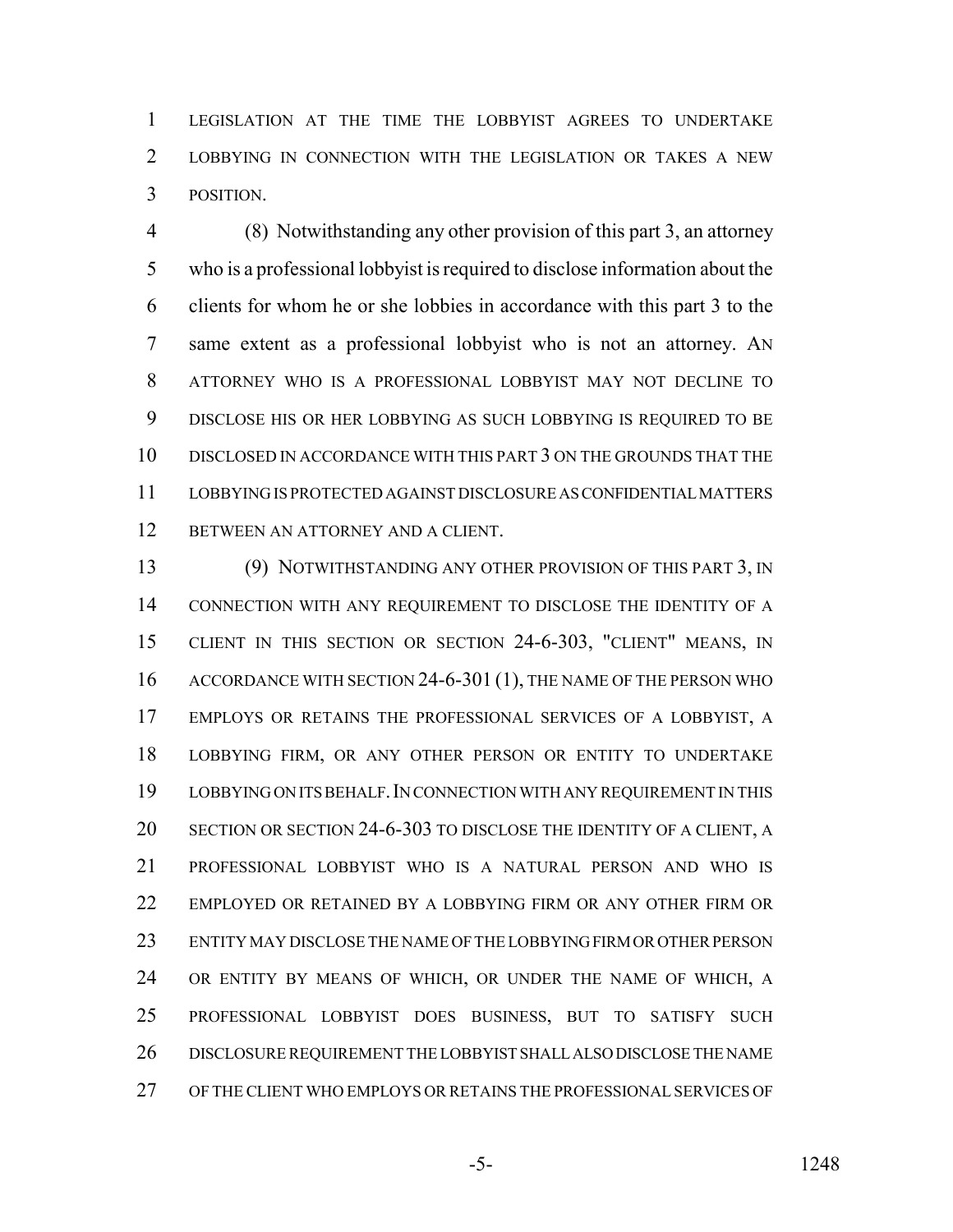THE LOBBYIST, OR A LOBBYING FIRM OR ANY OTHER PERSON OR ENTITY THAT EMPLOYS OR RETAINS THE LOBBYIST, TO UNDERTAKE LOBBYING ON ITS BEHALF.

 **SECTION 4.** In Colorado Revised Statutes, 24-6-303, **add** (7) as follows:

 **24-6-303. Registration as professional lobbyist - filing of disclosure statements - certificate of registration - legislative declaration - repeal.** (7) (a) NOT LATER THAN JULY 1, 2019, THE SECRETARY OF STATE, REFERRED TO IN THIS SUBSECTION (7) AS THE "SECRETARY", SHALLCONVENE A WORKING GROUP TO CONSIDER UPGRADES TO THE ELECTRONIC FILING SYSTEM REQUIRED BY SUBSECTION (6.3) OFTHIS SECTION. THE WORKING GROUP SHALL CONSIDER WAYS TO IMPROVE THE USE OF THE SYSTEM BY MEMBERS OF THE PUBLIC AND BY INDIVIDUALS COVERED BY THIS PART 3 AS WELL AS WAYS TO INCREASE OVERALL TRANSPARENCY AND THE EASE OF THE USE OF DATA REPORTED INTO THE ELECTRONIC FILING SYSTEM. THE WORKING GROUP MUST MEET AT LAST ONCE PRIOR TO DECEMBER 31, 2019, AND MAY MEET AS OFTEN AS THE SECRETARY DEEMS NECESSARY TO ACHIEVE THE PURPOSES OF THIS SUBSECTION (7). THE WORKING GROUP SHALL INCLUDE REPRESENTATIVES 20 OF ORGANIZATIONS THAT ADVOCATE FOR GOVERNMENT TRANSPARENCY AND INDIVIDUALS REQUIRED TO REGISTER AND MAKE DISCLOSURE UNDER THIS PART 3. THE SECRETARY MAY PROMULGATE RULES TO GOVERN THE 23 WORKING GROUP ESTABLISHED BY THIS SUBSECTION (7)(a).

24 (b) THE SECRETARY SHALL REPORT THE CONCLUSIONS OF THE WORKING GROUP AS PART OF THE PRESENTATION OF THE DEPARTMENT OF STATE TO ITSCOMMITTEE OFREFERENCE AT A HEARING HELD PURSUANT TO 27 SECTION 2-7-203 (2)(a) OF THE "STATE MEASUREMENT FOR